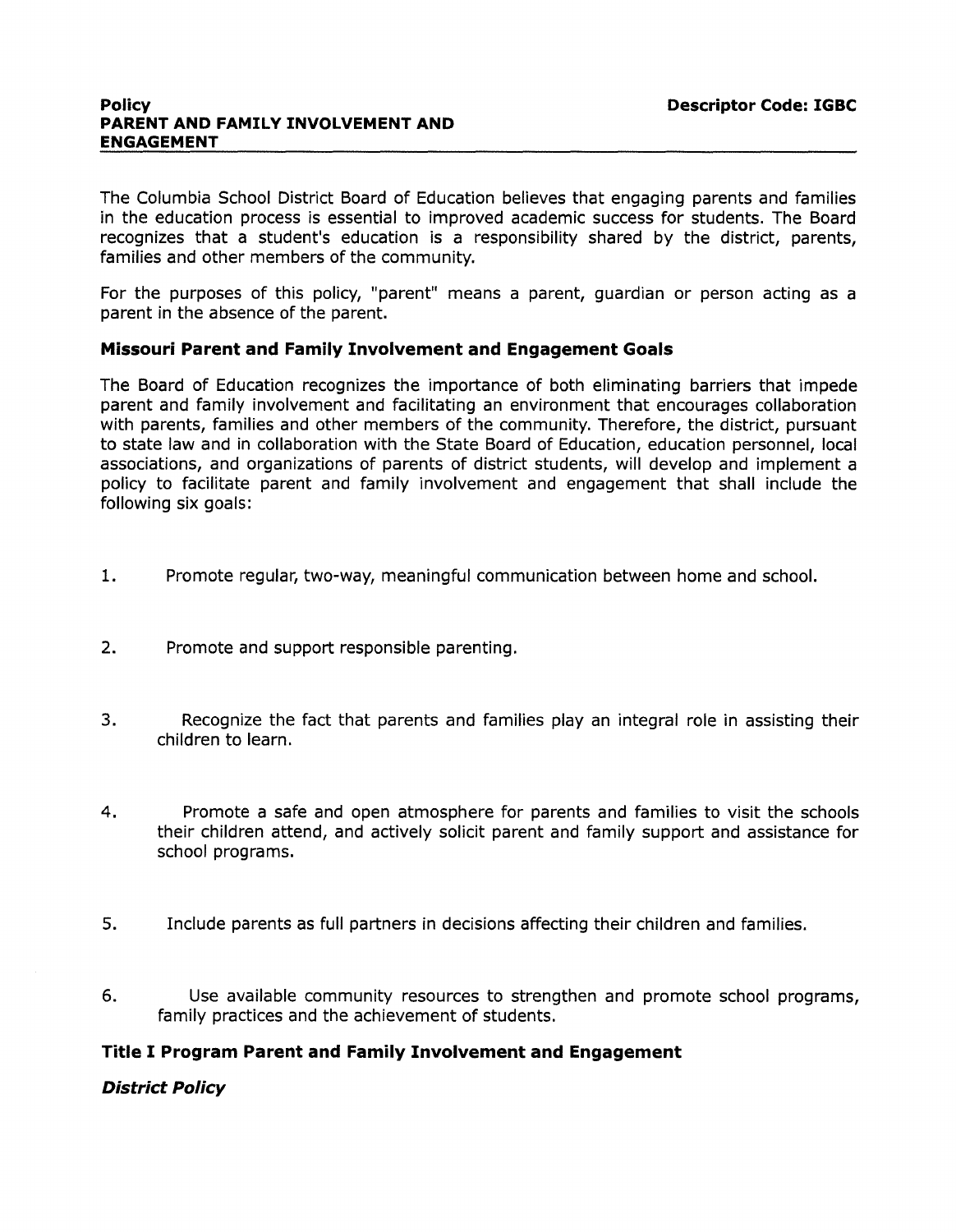The district and parents and family members of students participating in the Title I Part A program will jointly develop and agree upon a written parent and family involvement and engagement policy for the district that will establish the district's expectations and objectives for meaningful parent and family involvement and describe how the district will:

- 1. Involve parents and family members in the joint development of the Title I program plan. Parents and family members will also be involved in the development of support and improvement plans as required by law.
- 2. Provide the coordination, technical assistance and other support necessary to assist and build the capacity for all Title I schools in planning and implementing effective parent and family involvement and engagement activities to improve student academic achievement and school performance, which may include meaningful consultation with employers, business leaders and philanthropic organizations or individuals with expertise in effectively engaging parents and family members in education.
- 3. Coordinate and integrate Title I parent and family involvement and engagement strategies, to the extent feasible and appropriate, with other federal, state and local laws and programs.
- 4. Conduct, with the meaningful involvement of parents and family members, an annual evaluation of the content of the parent and family involvement and engagement policy and its effectiveness in improving the academic quality of the schools served. The district will use the findings of the evaluation to design strategies for more effective parent and family involvement and engagement and to revise, if necessary, the parent and family involvement and engagement policies. The evaluation will include identifying:
	- $\blacktriangleright$  Barriers to greater participation by parents in activities authorized by law, particularly by parents who are economically disadvantaged, have disabilities, have limited English proficiency, have limited literacy, or are of any racial or ethnic minority background.
		- The needs of parents and family members to assist with their students' learning, including engagement with school personnel and teachers.
	- Strategies to support successful school and family interactions.
- 5. Involve parents in the activities of the schools served, which may include establishing a parent advisory board composed of parents and family members who adequately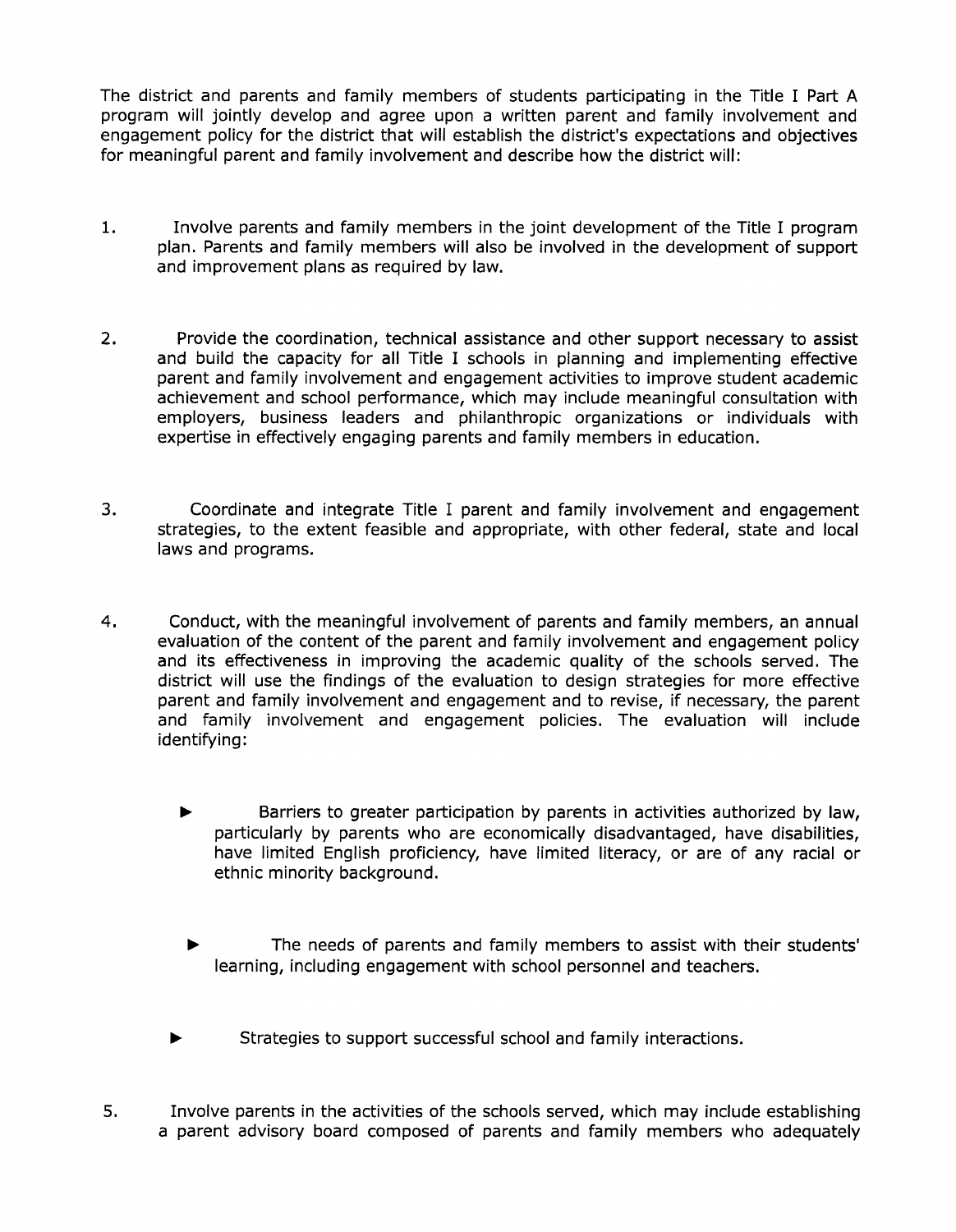represent the needs of the population served by the district. If created, the parent advisory board would be tasked with developing, reviewing and revising this policy.

## **School Policy**

Each school receiving Title I Part A funds and the parents and families of the students in the school will jointly develop and agree upon a written parent and family involvement and engagement policy for the school. In accordance with the requirements of federal law:

- 1. The policy must be made available to the local community and distributed to parents in an understandable and uniform format. To the extent practicable, the policy shall be provided in a language the parents understand.
- 2. The policy shall be reviewed annually and updated as needed to meet the changing needs of the parents, families and school.

Each school participating in the Title I Part A program will:

- 1. Convene an annual meeting, at a convenient time, to which all parents of participating students will be invited and encouraged to attend. The purpose of the meeting is to inform parents about the school's involvement in the Title I program, the requirements of Title I and the right of parents to be involved. The school will offer a flexible number of meetings, such as meetings in the morning or evening, and may provide transportation, childcare or home visits as those services relate to parent involvement.
- 2. Involve parents in an organized, ongoing and timely way in the planning, review and improvement of Title I Part A programs, including the parent and family involvement and engagement policy and the joint development of a schoolwide program plan. The schoolwide plan will include both positive and negative comments on the Title I Part A program from parents of participating students.
- 3. Provide parents of participating students:
	- Timely information about Title I programs.
	- A description and explanation of the curriculum.
	- The forms of academic assessment used to measure student progress.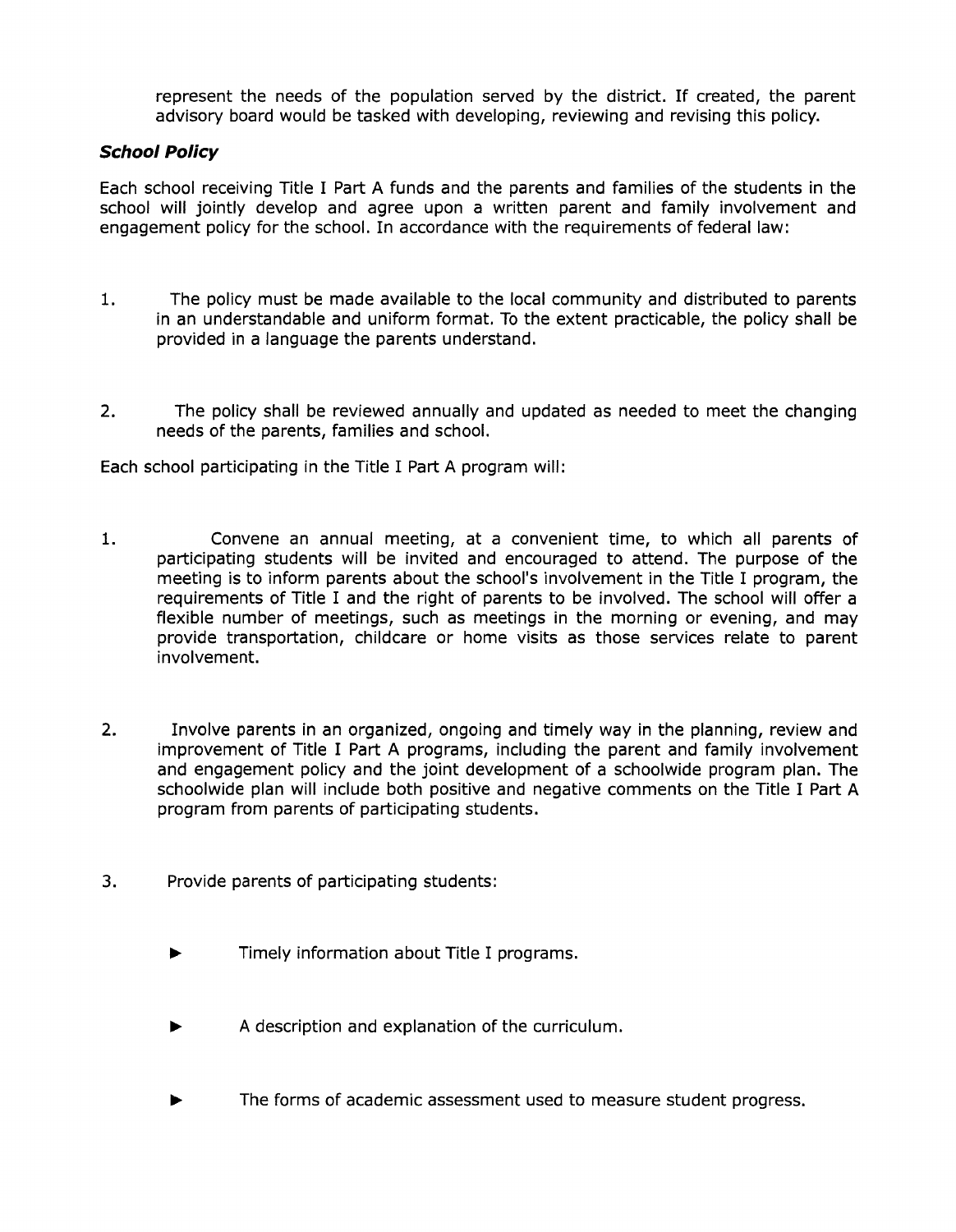- The achievement levels of the Missouri Learning Standards (MLS) .
	- Opportunities, if requested by parents, for regular meetings to formulate suggestions and to participate, as appropriate, in decisions relating to the education of their children.
- Timely responses to suggestions.
- 4. Work jointly with parents of students in the program to develop a school-parent compact that outlines how parents, the entire school staff and students will share responsibility for improved academic achievement and the means by which the school and parents will build and develop a partnership to help students achieve the MLS. The compact will:
	- Describe the school's responsibility to provide high-quality curriculum and instruction in a supportive and effective learning environment that enables the students served under Title I to meet the MLS.
	- Identify ways in which each parent will be responsible for supporting his or her student's learning, such as monitoring attendance, homework completion, and television watching; volunteering in the student's classroom; and participating, as appropriate, in decisions relating to the education of the student and the positive use of extracurricular time.
	- Address the importance of communication between teachers and parents on an ongoing basis through, at a minimum, parent-teacher conferences in elementary schools at least annually during which the compact shall be discussed as it relates to the individual student's achievement; frequent reports to parents on their student's progress; reasonable access to staff; opportunities to volunteer and participate in their student's class; observation of classroom activities; and ensuring regular, two-way, meaningful communication among family members and school staff that, to the extent practicable, is in a language the family members can understand.

# **Building Capacity for Involvement**

The district and each Title I school will support a partnership among the Title I school, parents and community members and ensure effective involvement and engagement of parents by:

1. Providing parents of students served with assistance in understanding topics such as the MLS, local assessments and the requirements of Title I; how to monitor a student's progress; and how to work with teachers to improve the performance of their student.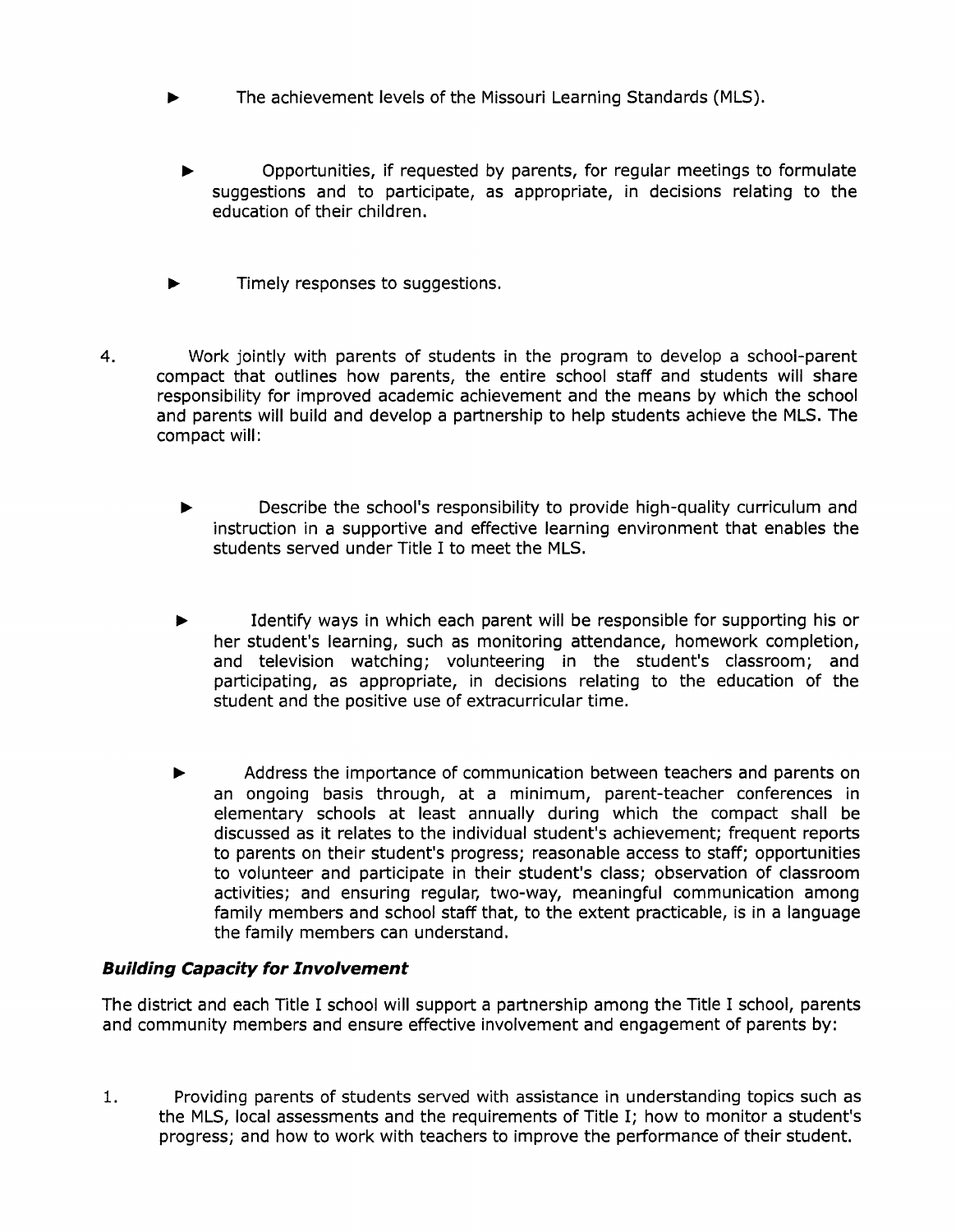- 2. Providing parents the training and materials necessary to improve their student's achievement, such as literacy and technology use training, including information about the harms of copyright piracy, as appropriate to foster parental involvement and engagement.
- 3. Educating, with parental assistance, all school personnel on:
	- Valuing parent contributions.
		- Reaching out to and communicating and working with parents as equal partners .
	- Implementing and coordinating parent programs.
	- Building ties between parents and the school.
- 4. To the extent feasible and appropriate, coordinating and integrating parent involvement and engagement programs and activities with other federal, state and local programs, including public preschool programs, and conducting other activities, such as parent resource centers, to encourage and support parents in more fully participating in the education of their student.
- 5. Ensuring that information related to school and parent programs, meetings and other activities is sent to the parents of Title I students in a format and, to the extent practicable, in a language parents can understand.
- 6. Providing other reasonable support for parental involvement and engagement activities as parents may request.

## **Accessibility**

To the extent practical, the district must provide opportunities for the informed participation of parents and family members, including parents and family members who have limited English proficiency, parents and family members with disabilities and parents and family members of migratory students. Information and school reports will be provided in a format and, to the extent practicable, in a language the parents understand.

### **Policy Evaluation**

The district and each school receiving Title I funds will, with parent and family involvement, review and evaluate the content and effectiveness of parent and family involvement policies at least annually. The district will use the findings of such evaluation to design strategies for more effective parental involvement and engagement and to revise, if necessary and in collaboration with parents, the parent and family involvement and engagement policies.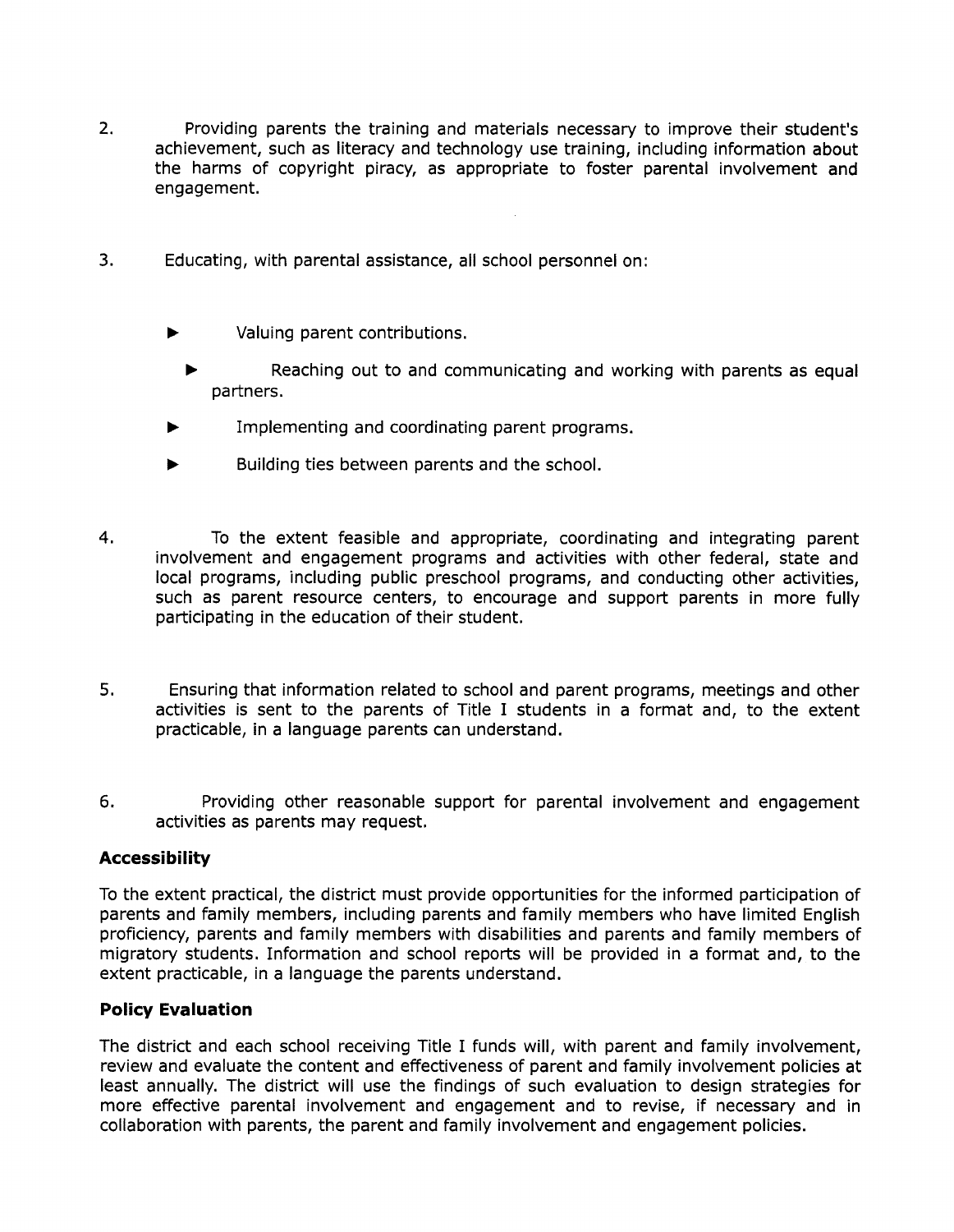## **English Learner (EL) and Migrant Education Program (MEP) Parent and Family Involvement and Engagement**

The Board also recognizes the special importance of parent and family involvement and engagement to the success of its EL and MEP programs. Pursuant to federal law, the district and parents will jointly develop and agree upon a written parental involvement and engagement policy that will be distributed to parents of students participating in any of these programs. The provisions of this policy shall apply to parents and families of EL and migratory students to the same extent as they apply to parents and families of other students.

Involvement for parents and families of students in the ELand MEP programs is addressed in more detail in the policies specific to those programs.

\*\*\*\*\*\*\*

### **Note: The reader is encouraged to check the index located at the beginning of this section for other pertinent policies and to review administrative procedures and/ or forms for related information.**

Columbia Public Schools Date Adopted: 3/3/1997 Last Revised: 11/12/2018

These references are not intended to be part of the policy itself, nor do they indicate the basis or authority for the board to enact this policy. Instead, they are provided as additional resources for those interested in the subject matter of the policy.

| <b>State Reference</b><br>§167.700, RSMo                                                   | <b>Description</b><br><b>State Statute</b>                                                                                                                    |
|--------------------------------------------------------------------------------------------|---------------------------------------------------------------------------------------------------------------------------------------------------------------|
| <b>Federal Reference</b><br>20 U.S.C. § 1232h<br>20 U.S.C. § 6301-7981<br>20 U.S.C. § 6312 | <b>Description</b><br>Protection of Pupil Rights Amendment<br>Elementary and Secondary Education Act of 1965<br><b>Elementary and Secondary Education Act</b> |
| <b>Policy Reference</b><br><b>KLA</b>                                                      | <b>Description</b><br>CONCERNS AND COMPLAINTS REGARDING<br><b>FEDERAL PROGRAMS</b>                                                                            |
| <b>ADF</b><br>CGC                                                                          | DISTRICT WELLNESS PROGRAM<br>STATE AND FEDERAL PROGRAMS<br><b>ADMINISTRATION</b>                                                                              |
| <b>JHC</b>                                                                                 | STUDENT HEALTH SERVICES AND<br><b>REQUIREMENTS</b>                                                                                                            |
| <b>JHDA</b>                                                                                | SURVEYING, ANALYZING OR EVALUATING<br><b>STUDENTS</b>                                                                                                         |
| KB                                                                                         | PUBLIC INFORMATION PROGRAM                                                                                                                                    |
| KI                                                                                         | PUBLIC SOLICITATIONS/ADVERTISING IN<br>DISTRICT FACILITIES                                                                                                    |
| KL                                                                                         | PUBLIC CONCERNS AND COMPLAINTS                                                                                                                                |
| <b>Policy Reference</b><br><b>KLA</b>                                                      | <b>Description</b><br>CONCERNS AND COMPLAINTS REGARDING FEDERAL                                                                                               |
|                                                                                            | PROGRAMS                                                                                                                                                      |